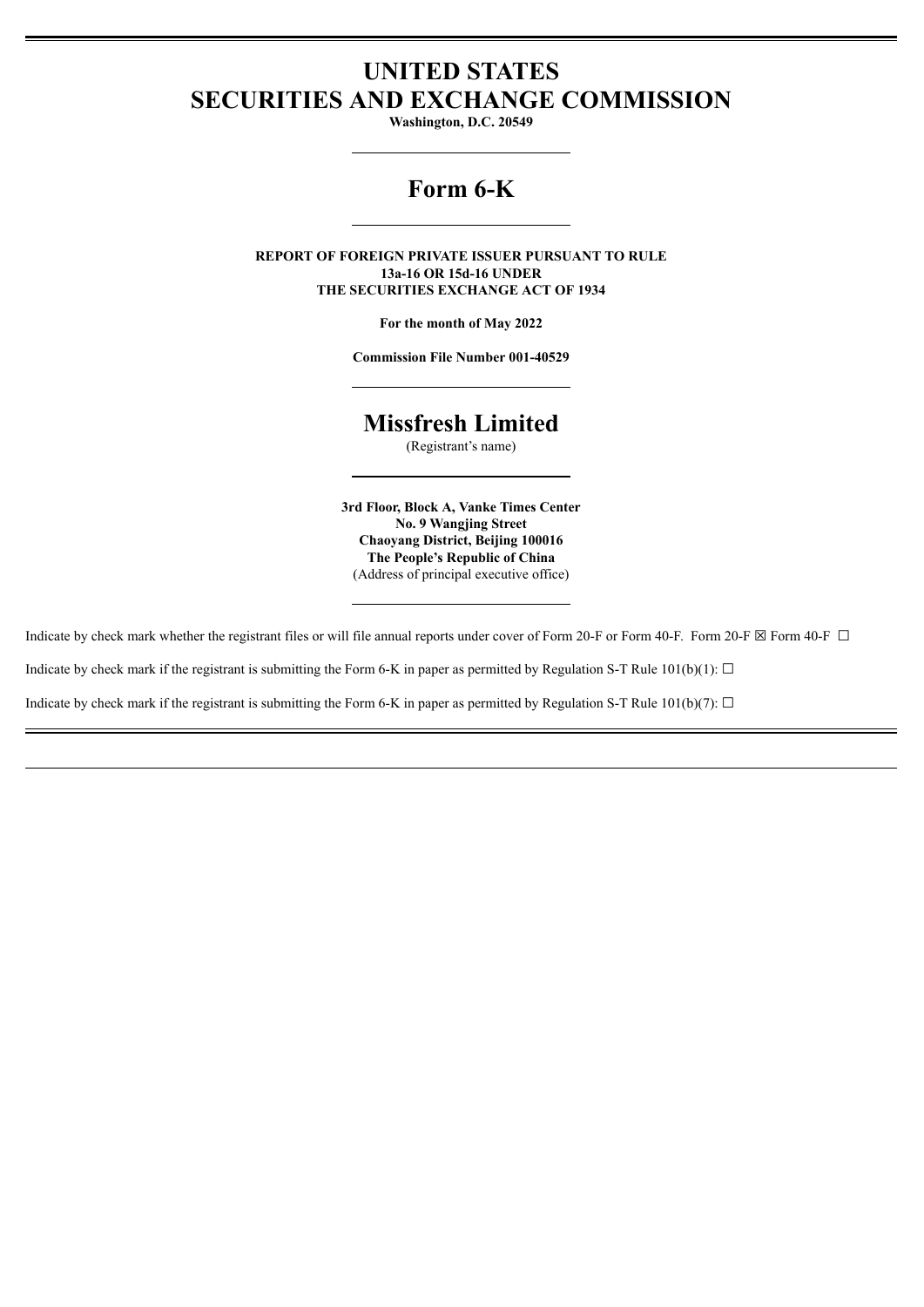### **SIGNATURES**

Pursuant to the requirements of the Securities Exchange Act of 1934, the registrant has duly caused this report to be signed on its behalf by the undersigned, thereunto duly authorized.

## **Missfresh Limited**

By: /s/ Zheng Xu Name: Zheng Xu Title: Chairman of the Board of Directors and Chief Executive Officer

Date: May 24, 2022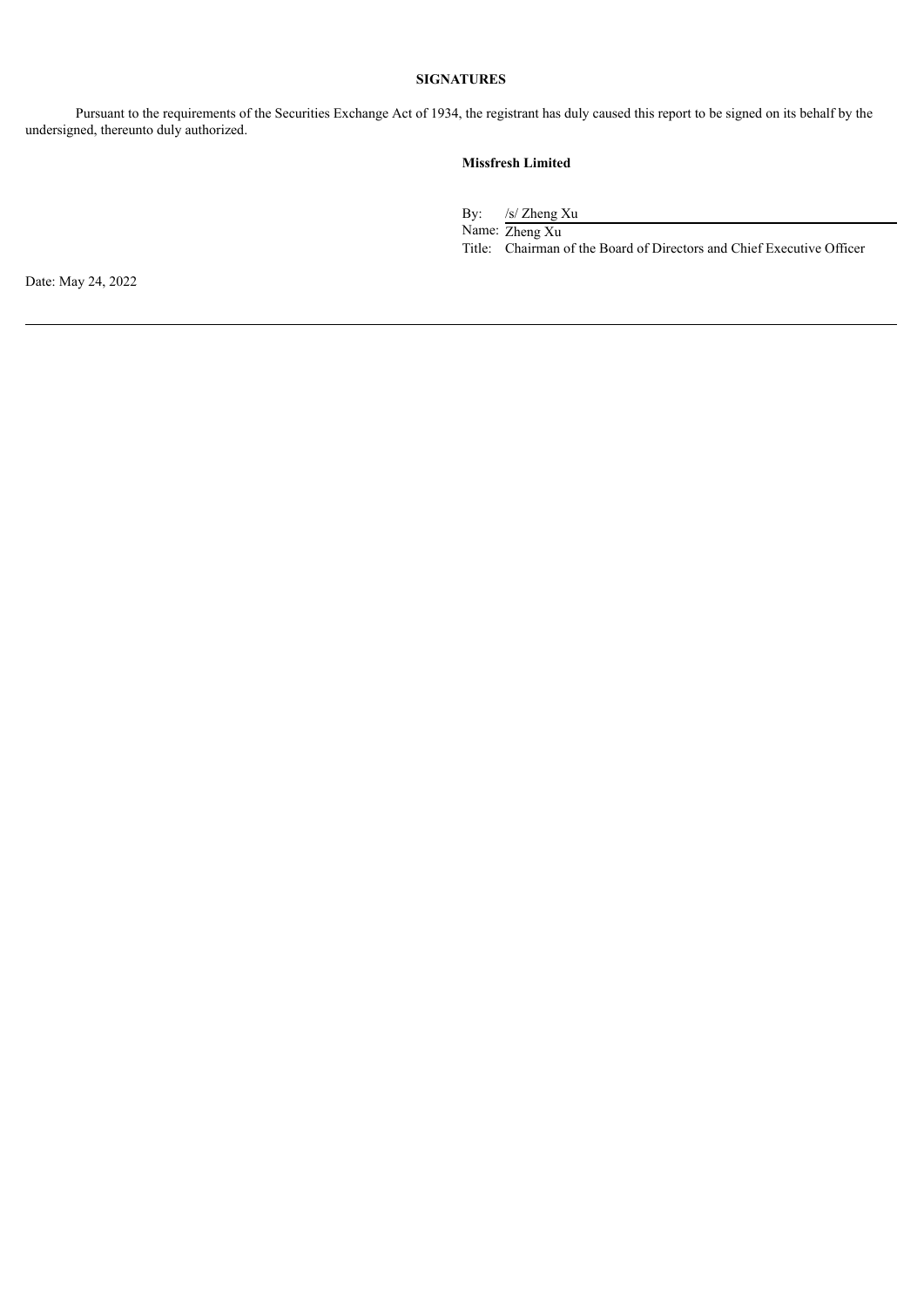## **Exhibit Index**

Exhibit [99.1—Missfresh](#page-3-0) Announces Receipt of Nasdaq Notification Regarding Late Filing of Form 20-F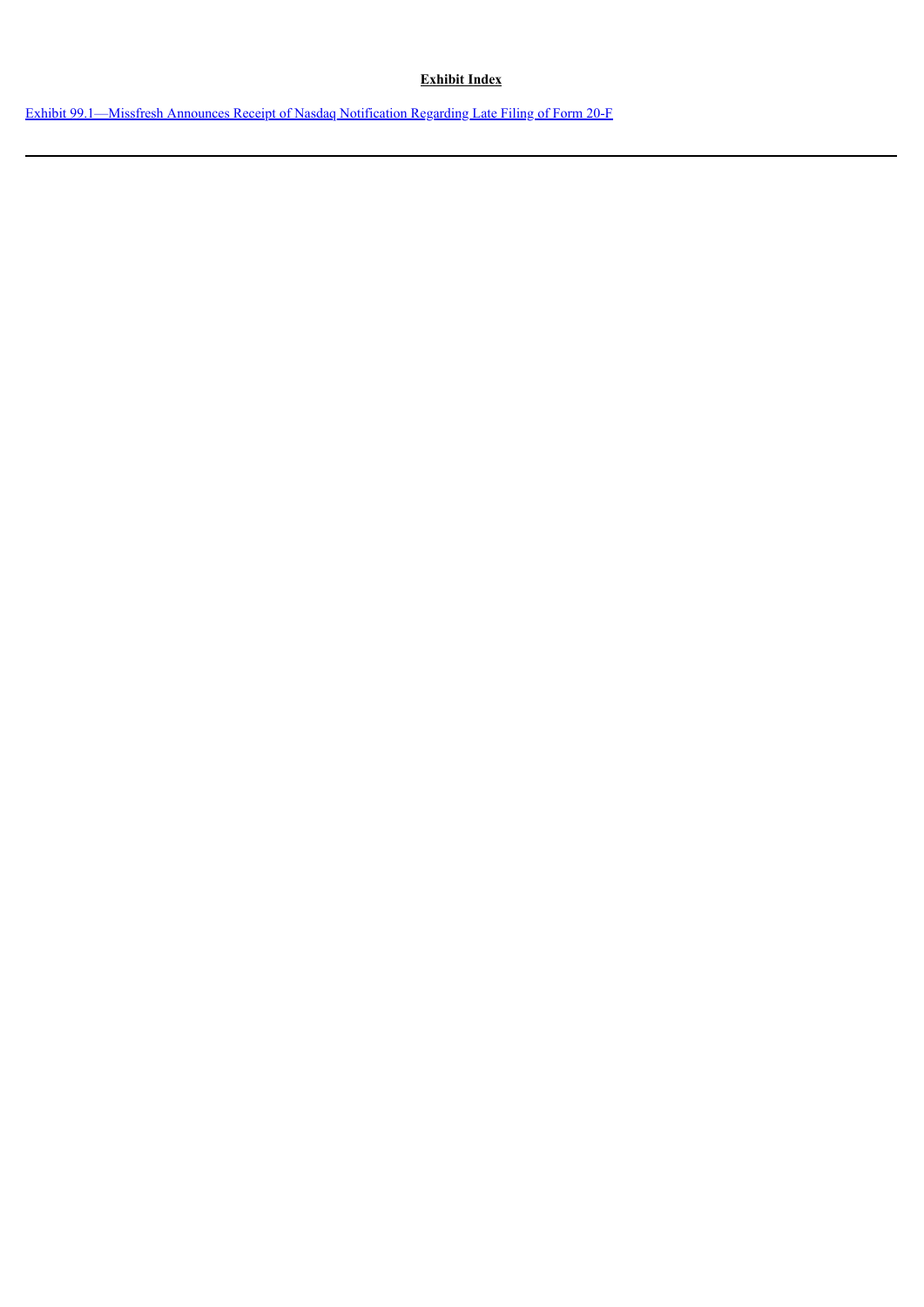#### **Missfresh Announces Receipt of Nasdaq Notification Regarding Late Filing of Form 20-F**

<span id="page-3-0"></span>BEIJING, May 24, 2022—Missfresh Limited (NASDAQ: MF) ("Missfresh" or the "Company"), an innovator and leader in China's neighborhood retail industry, today announced that it received a notification letter dated May 19, 2022 (the "Notification Letter") from the Listing Qualifications Department of The Nasdaq Stock Market Inc. ("Nasdaq"), indicating that the Company is not in compliance with the requirements for continued listing set forth in Nasdaq Listing Rule 5250(c)(1) since the Company did not timely file its annual report on Form 20-F for the fiscal year ended December 31, 2021 (the "2021 Form 20-F") with the Securities and Exchange Commission (the "SEC").

The Notification Letter has no immediate effect on the listing of the Company's American depositary shares on Nasdaq. Pursuant to the Nasdaq Listing Rules, the Company has 60 calendar days from the date of the Notification Letter to submit a plan to regain compliance with Nasdaq Listing Rules (the "Compliance Plan"). If Nasdaq accepts the Compliance Plan, it may grant the Company an extension until November 14, 2022 to regain compliance. The Company expects either to file its 2021 Form 20-F or submit the Compliance Plan within the prescribed 60-day period.

The Company was not able to file the 2021 Form 20-F by the prescribed deadline as extended pursuant to Rule 12b-25(b)(2)(ii) under the Securities Exchange Act of 1934, primarily because the Company is unable to complete the audit of the financial statements of the Company for the fiscal year ended December 31, 2021 and the preparation for the 2021 Form 20-F due to an internal review conducted by the independent audit committee of the Company's board of directors, with the assistance of professional advisors, as previously disclosed in the Company's Notification of Late Filing on Form 12b-25 filed with the SEC on April 29, 2022. The Company continues to work diligently to complete the 2021 Form 20-F and intends to file it with the SEC as soon as reasonably practicable. This announcement is made in compliance with Nasdaq Listing Rule 5810(b), which requires prompt disclosure of receipt of a deficiency notification.

#### **About Missfresh**

Missfresh Limited is an innovator and leader in China's neighborhood retail industry. The Company invented the Distributed Mini Warehouse (DMW) model to operate an integrated online-and-offline on-demand retail business focusing on offering fresh produce and fast-moving consumer goods (FMCGs). Through the "Missfresh" mobile application and Mini Program embedded in third-party social platforms, consumers can easily purchase quality groceries at their fingertips and have the finest products delivered to their doorstep in 37 minutes, on average.

Leveraging its core capabilities, Missfresh launched an intelligent fresh market business in the second half of 2020. This innovative business model is dedicated to standardizing and transforming fresh markets into smart fresh malls. Missfresh has also built up a full stack of proprietary technologies that empower a wide range of participants in the neighborhood retail business, such as supermarkets, fresh markets and local retailers, to jumpstart and efficiently operate their business digitally.